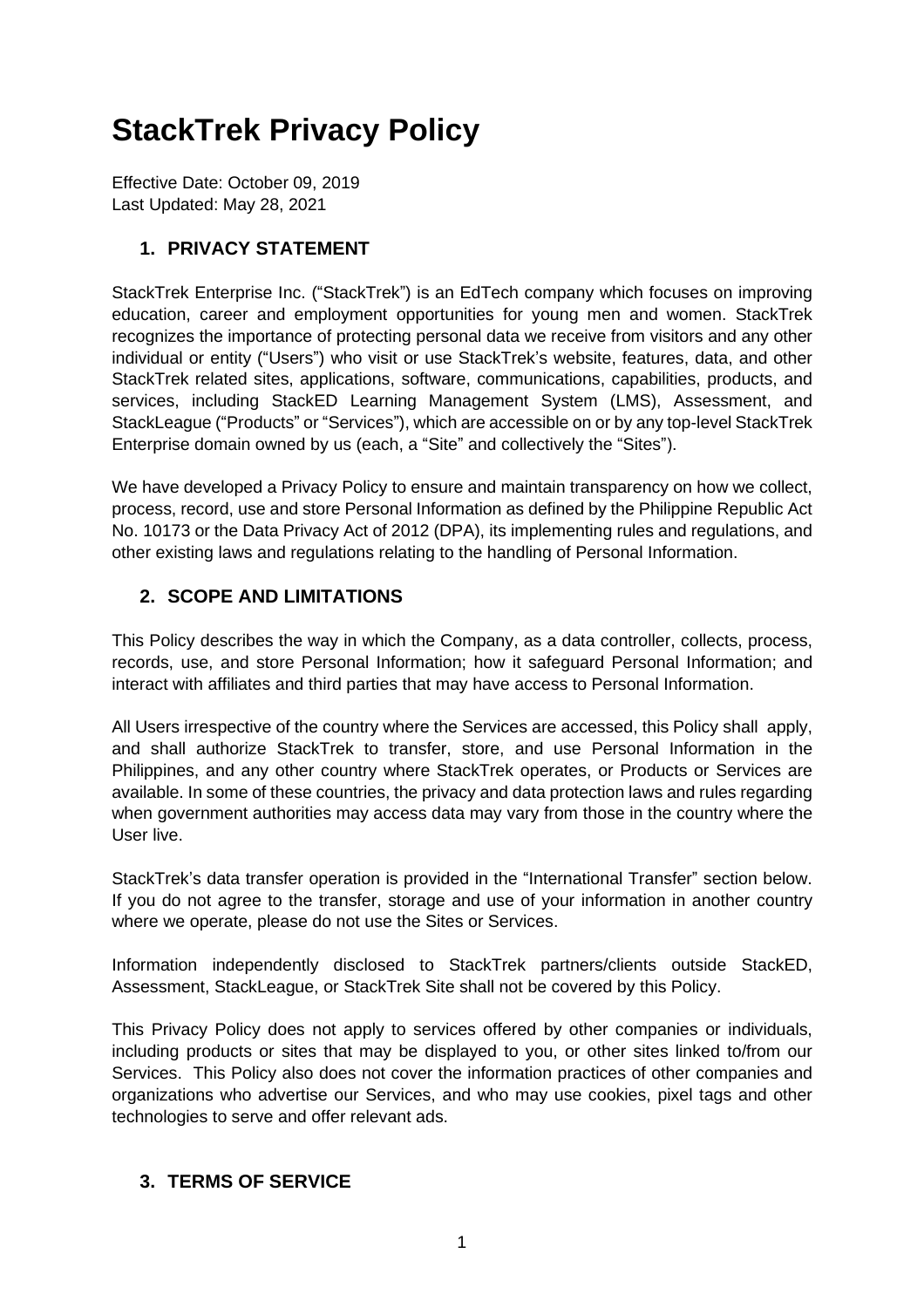By accessing or using the Sites in any manner, you also agree to be bound by StackTrek Terms and Conditions (the "StackTrek T&C"). Please read the StackTrek T&C carefully. If you do not accept all of the terms and conditions contained in or incorporated by reference into the StackTrek T&C, please do not use the Sites and Services.

## **4. INFORMATION COLLECTED**

Through User's consent, we collect information, including personal data, to provide better services to all our Users. We use the term "Personal Data" to refer to any information that identifies or can be used to identify you. Common examples of Personal Data include: full name, email address, digital identity, such as a login name or handle, information about your device, and certain metadata.

"Sensitive Personal Data" refers to a smaller subset of Personal Data which is considered more sensitive to the individual, such as race and ethnic origin, political opinions, religious or philosophical beliefs, trade-union membership, genetic or biometric information, physical or mental health information, medical insurance data, or sexual orientation.

We obtain Personal Information from the following categories of sources:

- Directly from our customers or their agents. For example, from information that customers input into our applications and systems.
- Indirectly from our customers or their agents. For example, through information we collect from our clients in the course of providing Services to them.
- Directly and indirectly from activity on our website. For example, from website usage details that are collected automatically. In addition, like many companies, we use "cookies" which are small text files a website can use to recognize repeat users, facilitate the user's ongoing access to and use of the site and to track usage behavior of, for example, the webpages you visit.
- From social media websites, such as Facebook, Twitter, and LinkedIn.
- From third parties that assist us in providing certain transactions and services (e.g. payment processing, hosting), even though it appears that you may not have left our Site.

When Users use our Sites and Services, we may collect, use, and/or process Personal Data in the following circumstances:

## **a. Subscription and Registration for StackTrek Products or Services**

Customers or Users subscribing or registering or creating StackTrek accounts or profiles, or signing up with StackED, Assessment, StackLeague will be required to provide certain personal information in order to create an account, including but not limited to: name, e-mail address, nationality, identification card number.

While it is not mandatory to provide Personal Information, if you do not agree to provide the Personal Information marked as "required" and in the processing of the same, StackTrek will be unable to provide the relevant services and the application for such services will be rejected. In providing Personal Information, the Customer or User agree to StackTrek's processing of the Personal Information.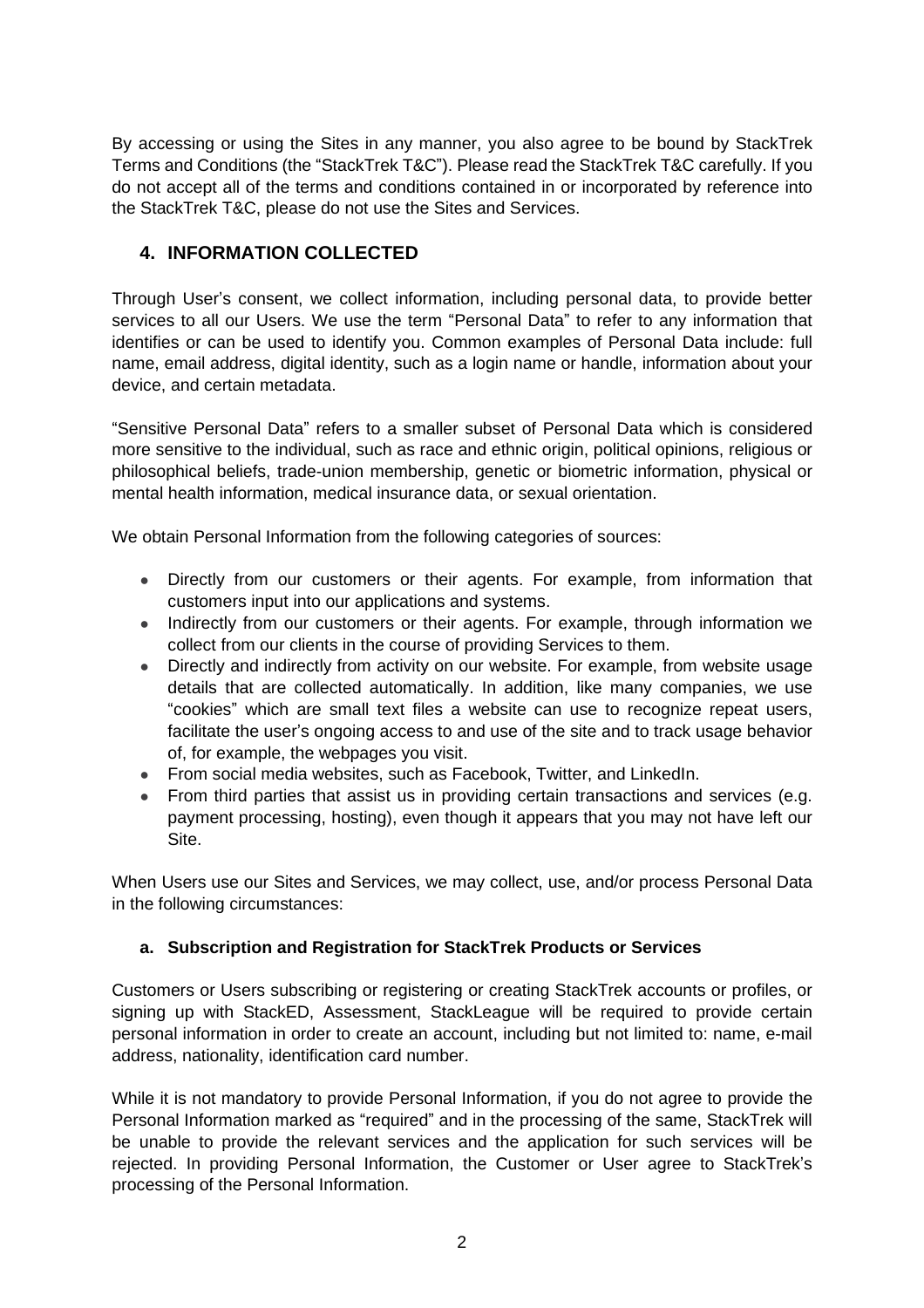Users, who shall disclose personal data relating to another individual or data subject, warrant to have secured the necessary consent from the data subject for the disclosure to and processing of the same by StackTrek as required under the DPA.

#### **b. Information Volunteered**

As you evaluate whether StackTrek and its Products or Services are appropriate for your needs, you may choose to provide us with Personal Data about yourself, including your name, company name, phone number, billing address, payment card information, job title, industry, country of residence, and email address by completing forms on our website, such as when you request to schedule a demo. You may also choose to provide us with employment and education information when you apply for a job at StackTrek via our Site.

In some instances, you may elect to provide us with location and address information. You may also provide us with Personal Data about yourself when you report a problem or have a question about our Products or Services.

The Sites offer interactive and social features that permit you to submit content and communicate with us. You may provide Personal Data to us when you post information in these interactive and social features. Please note that your postings in some areas of the Sites may be publicly accessible or accessible to other Users.

#### **c. Use of Products, Services, or Sites**

We collect certain information automatically, such as your operating system version, browser type, and internet service provider. We also collect information about your interaction with the Services, such as creating or logging into your account, or opening or interacting with the Services on your devices. When you use our Site, we automatically collect and store this information in service logs. This includes: details of how you used our Site; Internet protocol address; cookies that uniquely identify your browser, the referring web page and pages visited. We may also collect and process information about your actual location. The information we collect automatically is statistical data and may or may not include Personal Data, but we may maintain it or associate it with Personal Data we collect in other ways or receive from third parties.

When you choose to avail of any Products, or Services, we collect directly from you the following information:

- Name
- Nationality
- Country of Residence
- Age
- Date of Birth
- Phone/Mobile Number
- Photo
- Educational Background
- Identification documents from school/college/university/institute
- Personal Interest and Preferences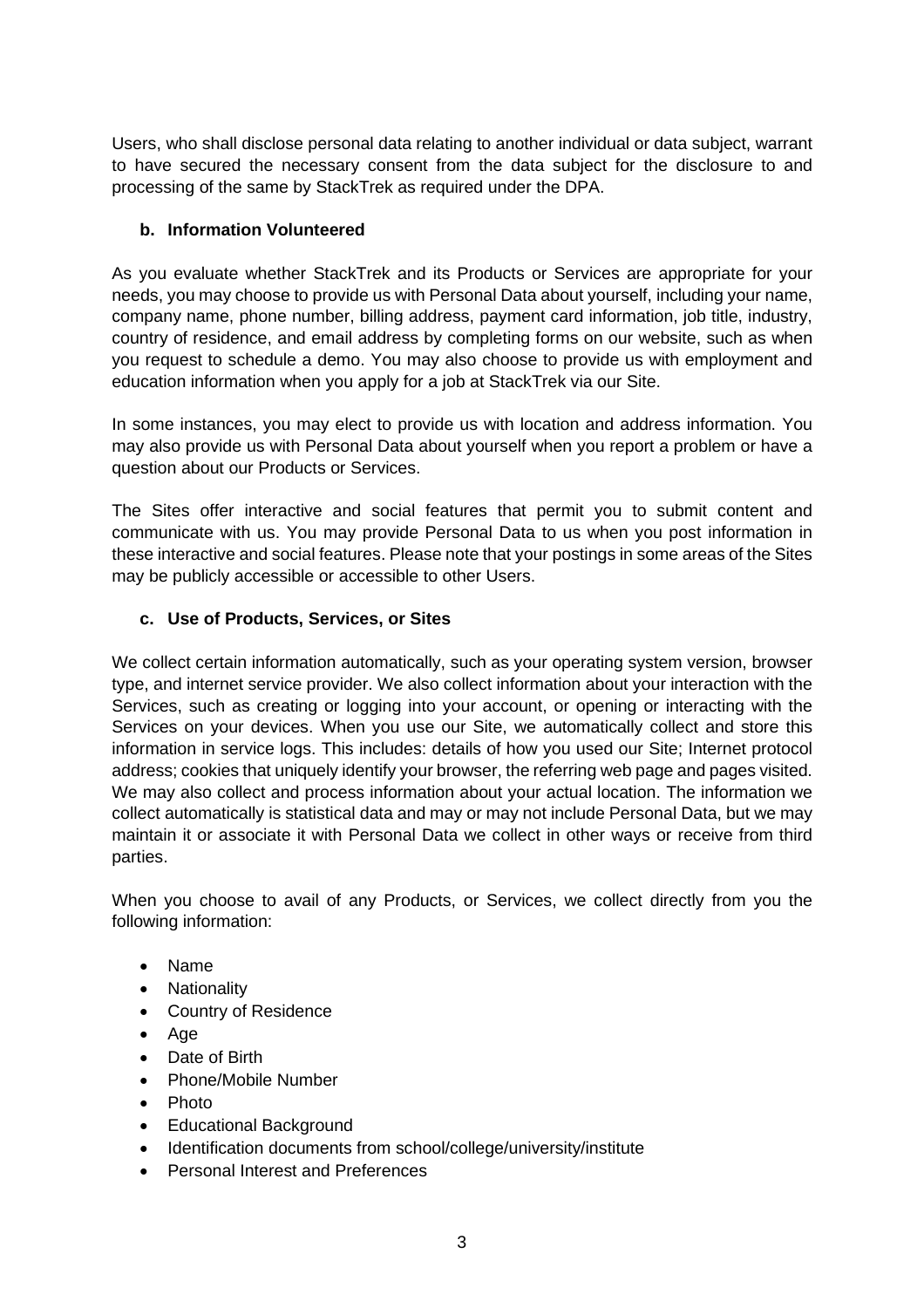- Work Experiences
- Educational or Professional Awards
- Academic or Professional References

It should be noted that any interactions made with third parties using StackTrek Sites may be read, collected, or used by other users, including any Personal Information disclosed during the interaction.

Use and participation with StackED, Assessment, and StackLeaguemay be linked and form part of the User's profile. This shall include any assessment on the skills, ability, qualifications, or knowledge undertaken, and performance, output, and ranking in any tournament joined.

Further Information may be collected from Users, devices, or other third parties including government agencies or professional recruitment firms for lawful purposes, including career matching, information verification, improvement of services and security, or fulfillment of legal or contractual obligations, or as required by law, or regulators.

#### **d. Visit to StackTrek Sites**

We and our partners use various technologies to collect and store information when you visit one of our services, and this may include using cookies or similar technologies to identify your browser or device. We also use these technologies to collect and store information when you interact with services from our partners, such as advertising services. Our third party advertising and analytics partners include Google Analytics, Facebook Ads and similar partners.

The technologies we use for this automatic data collection may include cookies. A cookie is a small file placed on the hard drive of your computer. You may refuse to accept browser cookies by activating the appropriate setting on your browser. However, if you select this setting you may be unable to access certain parts of our services. Unless you have adjusted your browser setting so that it will refuse cookies, our system will issue cookies when you direct your browser to our services.

## **5. Purpose and Use of Information**

We use and process your Personal Information in ways that are compatible with the ultimate purpose of matching StackED, Assessment, and StackLeague Users with available and compatible education and career opportunities based on available User Information.

Unless and until User accounts are deleted by the Users themselves, Users may access activities within the StackTrek Site, StackED LMS, Assessment, and StackLeague including: educational assessments, progress, status, and interactions; tournaments joined, performance, output, and ranking in the same; availability, and status of career opportunities marked, flagged or applied to; previous communications and interactions through StackTrek Site, StackED, Assessment, or StackLeague. StackTrek may also use these information to determine and notify you of available educational and career opportunities, StackTrek products and services, relevant to you.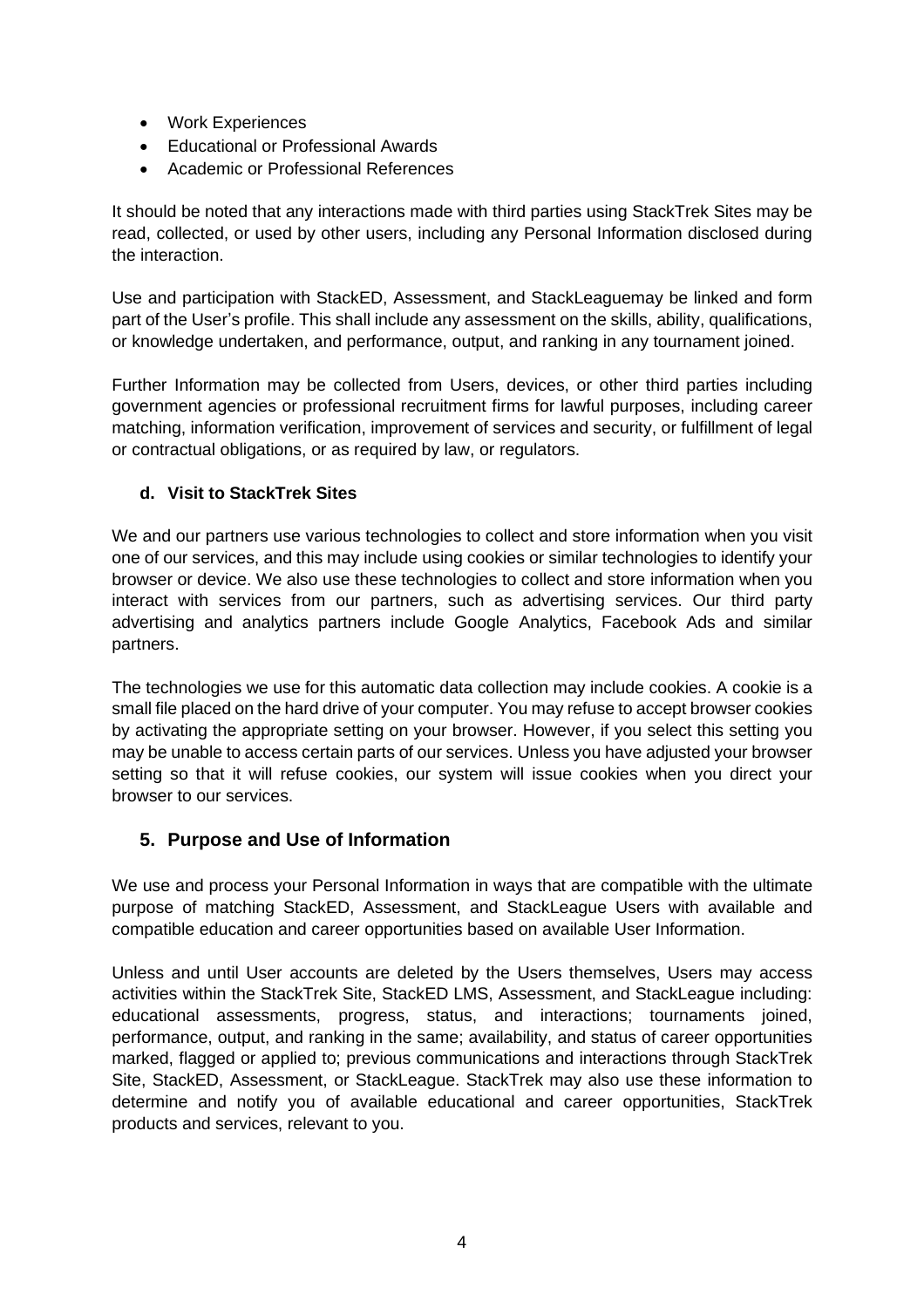Personal Information previously made public upon active search for opportunities shall also remain available for StackTrek partners, who may use such information to connect you with education and career opportunities assessing your skills, qualifications, or knowledge based on Information available.

Other purposes for which your Personal Information may be used are as follows:

- 1. To present, operate or improve the Site and Services, including analysis of Site activity;
- 2. To inform you about Products or Services available from StackTrek;
- 3. To authorize access to our Sites and Products or Services;
- 4. To provide, maintain, administer or expand the Products or Services, performing business analyses, or for other internal purposes to support, improve or enhance our business, the Services, and other products and services we offer;
- 5. To offer and administer programs;
- 6. To customize or tailor your experience of the Products or Services;
- 7. To administer content, promotion, surveys, voting polls or other Site features;
- 8. To communicate about, and administer your participation in, special programs, surveys, contests, online campaigns, online programs, and other offers or promotions, and to deliver pertinent emails;
- 9. To send you marketing information and other non-transactional communications via email, telephone calls, SMS, or push notifications about us as necessary for our legitimate interest in conducting director marketing or to the extent that you have provided prior consent;
- 10. With your consent as required by applicable law, we may send marketing and/or service-related text messages to your mobile device. You may opt out of receiving these messages by following the prompt in an individual message or updating your "Notifications" preferences under the website settings or the mobile application settings that control push notifications.
- 11. To improve our Site and Products or Services;
- 12. To secure our Products or Services, including to authenticate and verify User identities;
- 13. To verify academic and professional qualification by contacting school/college/university/ institute/ professional qualifying bodies;
- 14. To use statistical information that we collect in any way permitted by law, including from third parties in connection with their commercial and marketing efforts;
- 15. To respond to and support Users regarding their use of the Sites and Products or Services;
- 16. To comply with all applicable legal requirements;
- 17. To enforce our Terms of Use and other agreements;
- 18. To perform data analysis and testing;
- 19. To understand User browsing preferences to tailor content per User accordingly;
- 20. To investigate possible fraud or other violations of our Terms of Use or this Privacy Policy and/or attempts to harm our Users;
- 21. To resolve disputes;
- 22. To otherwise fulfill the purpose for which the information was provided.

We will ask for your consent before using information for a purpose other than those set out in this Privacy Policy.

## **6. Information Sharing**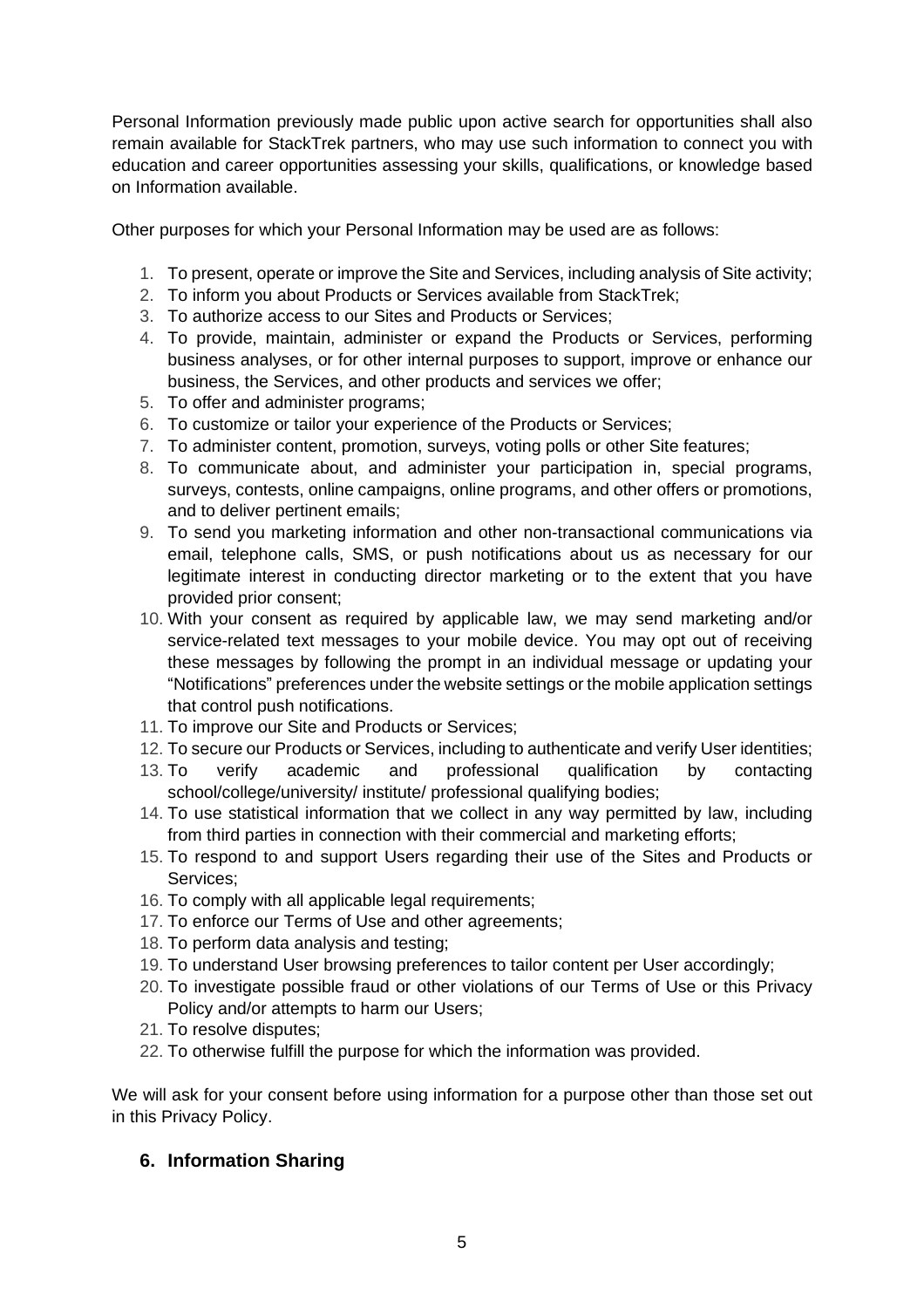Users acknowledge that in using StackED, Assessment, or StackLeague User profiles and other relevant Information voluntarily disclosed therein shall be shared to client/partners looking for candidates based on their current and disclosed requirements for education and career matching; and thus Users in maintaining StackED accounts agree and consent to the sharing of information.

Users further acknowledge that in using the StackTrek site to actively search for opportunities, their User profiles and other relevant information made available therein shall be shared to the relevant parties to the opportunities joined or applied to.

StackTrek shall only share Information and access to Information to clients/partners that assured through contractual obligation their observance with prevailing data privacy laws.

StackTrek shall not be responsible, under this Policy, for the availability, accessibility, and storage of Information outside of StackED, Assessment, StackLeague or StackTrek site, nor StackTrek a party to any agreement entered by its Users with third parties or client/partners.

## **7. Retention of Personal Information**

We may retain your Personal Information for a period of time consistent with the original purpose for collection. For example, we keep your Personal Information for no longer than reasonably necessary for your use of our Products or Services and for a reasonable period of time afterward. We also may retain your Personal Information during the period of time needed for us to pursue our legitimate business interests, conduct audits, comply with our legal obligations, resolve disputes and enforce our agreements.

We retain your Information even after your business relationship with us ends if reasonably necessary to comply with our legal obligations (including law enforcement requests), meet regulatory requirements, resolve disputes, maintain security, prevent fraud and abuse, enforce our Terms of Use, or fulfill your request to "unsubscribe" from further messages from us.

## **8. Privacy Rights and Choices**

You may have certain rights relating to your Personal Information, subject to local data protection law. Whenever you use our Products or Services, we aim to provide you with choices about how we use your Personal Data. We also aim to provide you with access to your Personal Data. If that information is wrong, we strive to give you ways to update it quickly or to delete it – unless we have to keep that information for legitimate business or legal purposes. Subject to applicable law, you may obtain a copy of personal information we maintain about you or you may update or correct inaccuracies in that information by contacting us. To help protect your privacy and maintain security, we will take steps to verify your identity before granting you access to the information. In addition, if you believe that personal information we maintain about you is inaccurate, subject to applicable law, you may have the right to request that we correct or amend the information by contacting us as indicated in the How to Contact Us section below.

## **9. Third Party Links**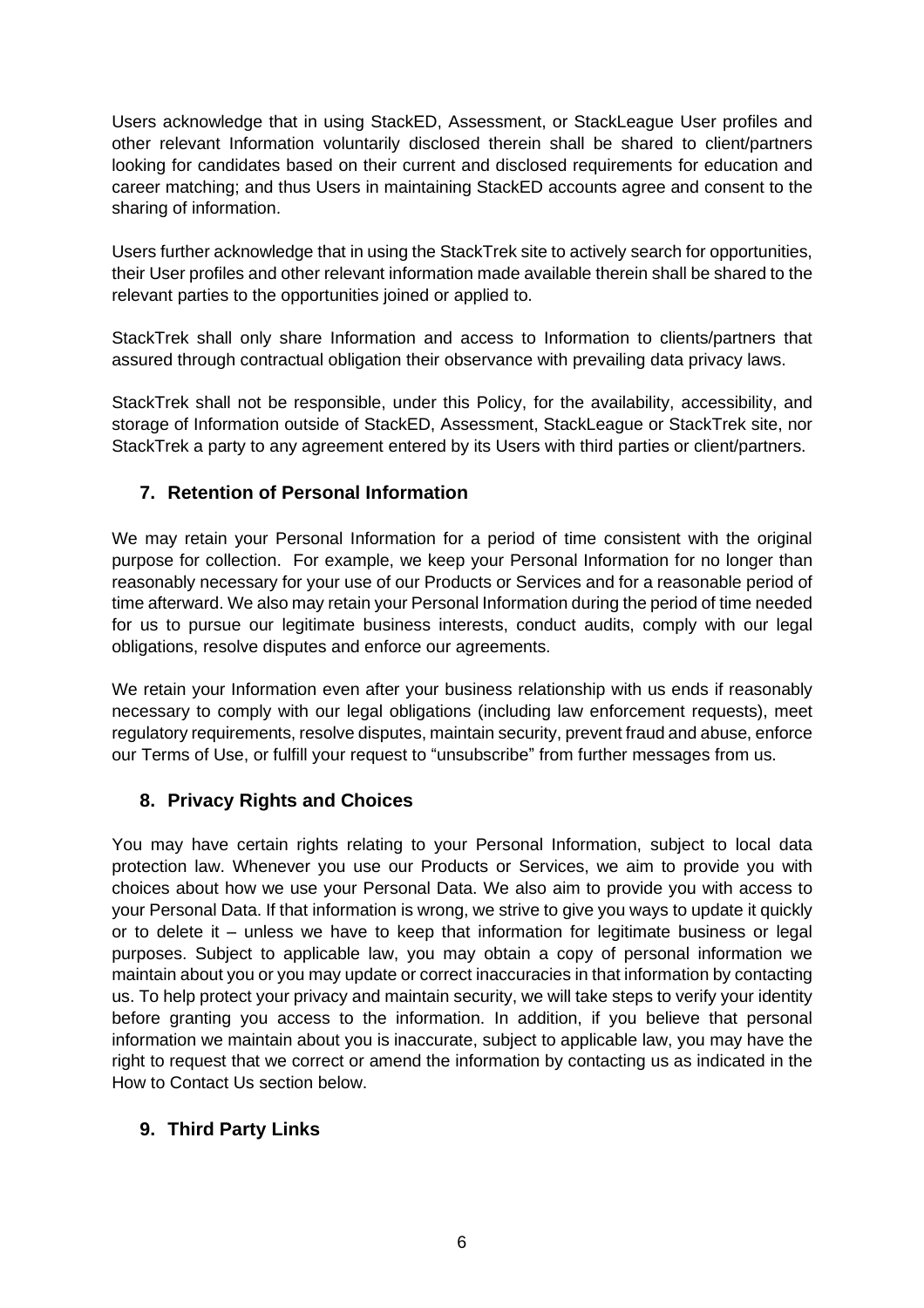The Sites may contain links to webpages operated by parties other than StackTrek. We do not control such websites and are not responsible for their contents or the privacy policies or other practices of such websites. Our inclusion of links to such websites does not imply any endorsement of the material on such websites or any association with their operators. Further, it is up to the User to take precautions to ensure that whatever links the User selects or software the User downloads (whether from this Site or other websites) is free of such items as viruses, worms, trojan horses, defects and other items of a destructive nature. These websites and services may have their own privacy policies, which the User will be subject to upon linking to the third party's website. StackTrek strongly recommends that each User review the third party's terms and policies.

#### **10.International Transfer**

We are committed to complying with applicable laws, regulations and mandatory government standards regarding the protection of Personal Data.

Personal Data and any additional information submitted may be used globally in connection with employment, business processes within StackTrek, or communicating with our StackED LMS, Assessment, and StackLeague Partners. Therefore, Personal Data may be transferred to such entities worldwide, where it will be processed in accordance with this Privacy Policy and laws that are applicable in each country. Countries where we process data may have laws which are different, and potentially not as protective, as the laws of your own country.

If we transfer your Personal Data out of your jurisdiction, we will implement suitable safeguards and rely on legally-provided mechanisms to lawfully transfer data across borders to ensure that your Personal Data is protected.

## 11.**Rights of Data Subjects**

The following are the rights of Data Subject in relation to personal information or data under the Republic Act No. 10173 or Data Privacy Act of 2012 (DPA):

- a. **Right to be informed** Data Subjects to be notified of the processing of personal information, including its description and amendment thereof; purposes, scope, and method of processing; period of retention thereof.
- b. **Right to access** Data Subjects shall have the right to access personal information in the portal or interface where available; and other information or data relating to its collection, source, processing, and disclosure.
- c. **Right to rectify or correct erroneous data** Data Subjects shall have the right to correct personal information or data if found to be outdated or inaccurate, unless request is vexatious or otherwise unreasonable.
- d. **Right to erase or block** Data Subjects shall have the right to request blocking, removal, destruction, or erasure of personal information or data such as it is no longer necessary to achieve legitimate business purpose.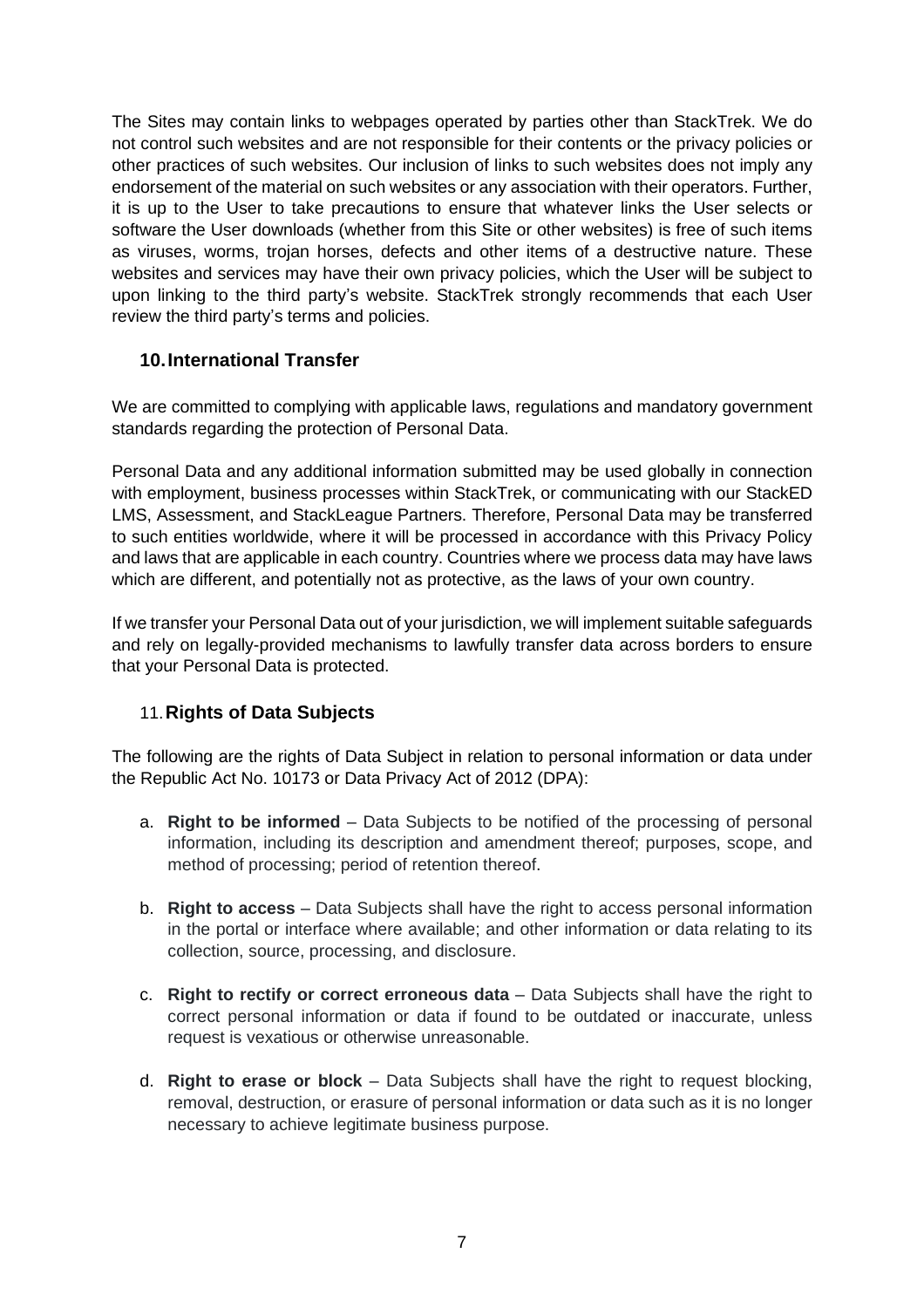- e. **Right to secure data portability** Data Subjects shall have the right to secure a copy of a personal information or data processed by electronic means in a commonly used electronic or structure format that will allow the Data Subject's further use thereof.
- f. **Right to withdraw consent** Data Subjects shall have the right to withdraw authorization and consent for the additional personal information or data collected. But any withdrawal of consent will not affect the processing of information based on previous consent given prior to the withdrawal.
- g. **Right to indemnified for damages and Right to file a complaint** Data Subjects shall have the right to be indemnified for any damages sustained due to such inaccurate, incomplete, outdated, false, unlawfully obtained or unauthorized use of personal information.

## **12.How We Protect Personal Data**

StackTrek maintains administrative, technical and physical safeguards designed to protect the User's Personal Data and information against accidental, unlawful or unauthorized destruction, loss, alteration, access, disclosure or use. We implement appropriate technical and organizational measures to ensure a level of security appropriate to the risk, taking into account technological reality, cost, the scope, context and purposes of processing weighted against the severity and likelihood that the processing could threaten individual rights and freedoms. For example, we restrict access to personal information to StackTrek employees, contractors, business partners and agents who need to know that information in order to operate, develop or improve our Products or Services. These individuals are bound by confidentiality obligations and may be subject to discipline, including termination and criminal prosecution, if they fail to meet these obligations. We use commercially reasonable security measures such as encryption, firewalls, and Secure Socket Layer software (SSL) or hypertext transfer protocol secure (HTTPS) to protect Personal Data.

If StackTrek collects account information for payment or credit, StackTrek will use the information only to complete the task for which the account information was offered.

#### **13.Changes to this Privacy Policy**

StackTrek reserves the right to change the program's privacy policy at any time. Users will will be notified of any privacy policy changes on this page and, if the changes are significant, we will provide a more prominent notice (including, for certain services or programs, email notification or privacy policy changes). We will also keep prior versions of this Privacy Policy in an archive for your review. Continued use of the Products or Services, or Sites after the date of effectivity of the changes shall indicate the User's agreement to be bound by the new terms.

Users who do not agree to this Privacy Policy, should desist from the use of StackTrek Products, Services, and Sites.

#### **14.Consent**